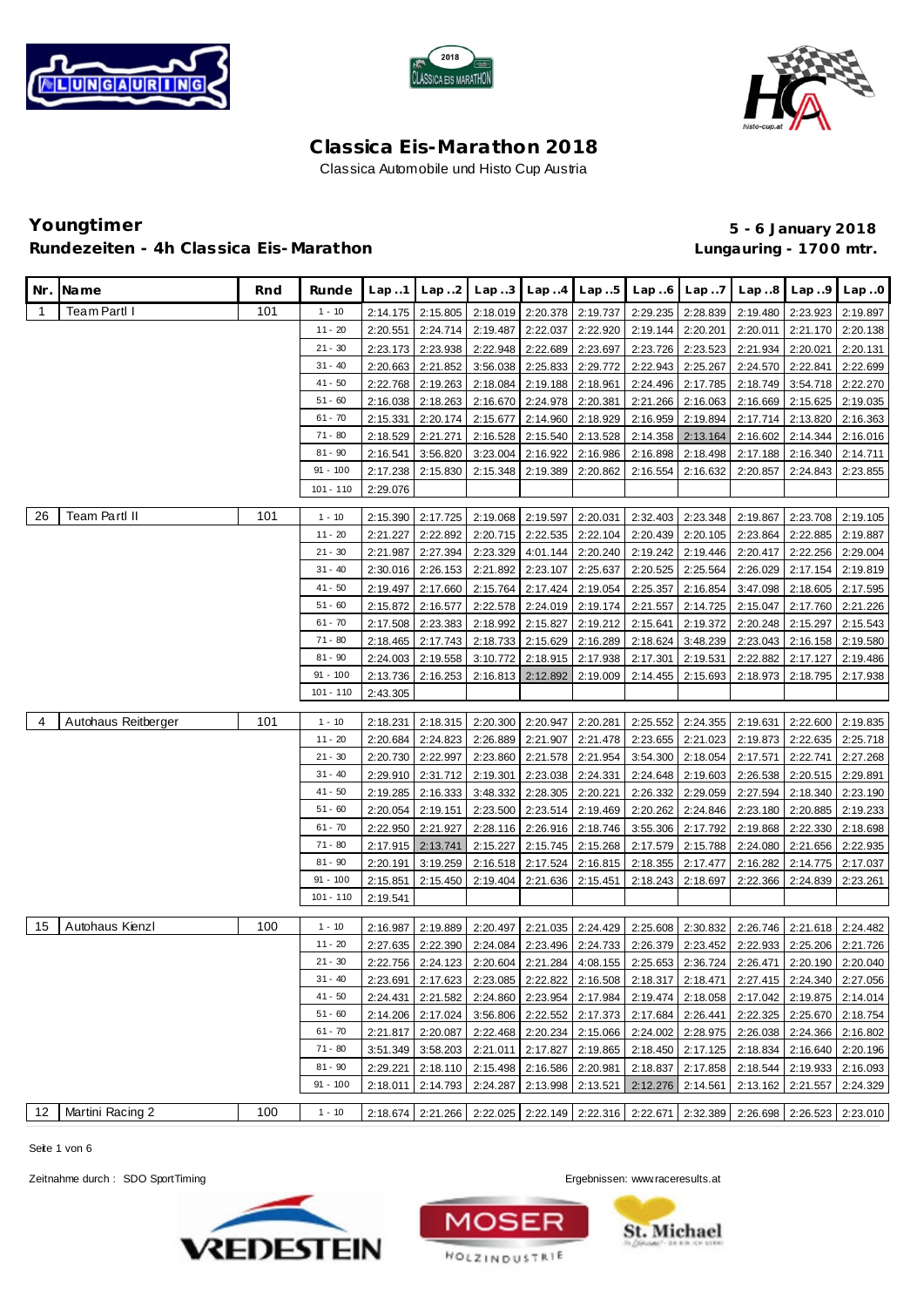





# **Youngtimer 5 - 6 January 2018** Rundezeiten - 4h Classica Eis-Marathon **and Eisene and Classica Eisene Eisene Eisene Eisene Eisene Eisene Eisen**

| Nr. | Name            | Rnd | Runde      | Lap.1    | Lap.2             | Lap.3    | Lap.4    | Lap.5    | Lap.6                                                | Lap.7             | Lap.8                                                                                     | Lap.9                      | Lap.0    |
|-----|-----------------|-----|------------|----------|-------------------|----------|----------|----------|------------------------------------------------------|-------------------|-------------------------------------------------------------------------------------------|----------------------------|----------|
|     |                 |     | $11 - 20$  | 2:27.382 | 2:29.602          | 2:25.199 | 2:22.922 | 2:22.362 | 2:23.900                                             | 2:25.861          | 2:23.751                                                                                  | 2:22.972                   | 2:29.355 |
|     |                 |     | $21 - 30$  | 2:25.660 | 2:23.325          | 2:25.443 | 2:23.751 | 2:21.971 | 2:21.332                                             | 2:21.365          | 2:20.501                                                                                  | 3:54.078                   | 2:24.439 |
|     |                 |     | $31 - 40$  | 2:33.938 | 2:24.691          | 2:24.180 | 2:28.841 | 2:26.426 | 2:25.731                                             | 2:23.134          | 2:24.305                                                                                  | 2:25.048                   | 2:23.297 |
|     |                 |     | $41 - 50$  | 2:25.144 | 2:24.275          | 2:23.927 | 2:26.205 | 2:22.723 | 2:24.074                                             | 2:28.352          | 2:29.396                                                                                  | 2:27.873                   | 2:22.612 |
|     |                 |     | $51 - 60$  | 2:21.673 | 2:25.976          | 2:19.526 | 2:21.440 | 2:21.681 | 4:25.875                                             | 2:24.513          | 2:24.578                                                                                  | 2:20.098                   | 2:22.031 |
|     |                 |     | $61 - 70$  | 2:19.943 | 2:21.703          | 2:20.293 | 2:16.068 | 2:22.878 | 2:24.122                                             | 2:17.087          | 2:14.912                                                                                  | 2:14.633                   | 2:18.037 |
|     |                 |     | $71 - 80$  | 2:22.835 | 2:17.523          | 2:18.269 | 2:15.145 | 2:18.254 | 2:20.903                                             | 2:14.355          | 2:16.152                                                                                  | 2:17.642                   | 2:24.150 |
|     |                 |     | $81 - 90$  | 2:17.372 | 3:08.948          | 2:18.963 | 2:20.124 | 2:13.759 | 2:18.210                                             | 2:18.801          | 2:14.082                                                                                  | 2:20.237                   | 3:48.284 |
|     |                 |     | $91 - 100$ | 2:24.028 | 2:19.491          | 2:19.618 | 2:16.918 | 2:19.949 | 2:17.595                                             | 2:12.771          | 2:22.298                                                                                  | 2:13.926                   | 2:15.930 |
| 31  | Martini Racing  | 100 | $1 - 10$   | 2:20.511 | 2:23.429          | 2:22.892 | 2:23.466 | 2:24.448 | 2:28.398                                             | 2:24.087          | 2:29.088                                                                                  | 2:29.737                   | 2:24.996 |
|     |                 |     | $11 - 20$  | 2:26.679 | 2:26.551          | 2:28.985 | 2:27.253 | 2:23.732 | 2:22.712                                             | 2:23.000          | 2:24.727                                                                                  | 2:24.918                   | 2:23.607 |
|     |                 |     | $21 - 30$  | 2:25.624 | 2:27.194          | 2:22.616 | 2:22.903 | 2:21.685 | 2:18.810                                             | 2:20.478          | 2:24.102                                                                                  | 2:22.940                   | 4:14.869 |
|     |                 |     | $31 - 40$  | 2:30.221 | 2:24.509          | 2:24.199 | 2:22.903 | 2:22.016 | 2:28.278                                             | 2:23.255          | 2:21.393                                                                                  | 2:23.521                   | 2:21.174 |
|     |                 |     | $41 - 50$  | 2:21.461 | 2:20.666          | 2:23.125 | 2:21.589 | 2:22.800 | 2:21.150                                             | 2:23.294          | 2:29.339                                                                                  | 2:19.908                   | 2:20.022 |
|     |                 |     | $51 - 60$  | 2:23.064 | 2:19.745          | 2:20.399 | 2:22.944 | 2:19.298 | 2:20.307                                             | 2:26.722          | 2:28.298                                                                                  | 3:58.500                   | 2:23.493 |
|     |                 |     | $61 - 70$  | 2:19.341 | 2:21.437          | 2:21.780 | 2:20.903 | 2:20.285 | 2:18.437                                             | 2:18.678          | 2:19.875                                                                                  | 2:22.426                   | 2:17.953 |
|     |                 |     | $71 - 80$  | 2:22.143 | 2:16.910          | 2:17.660 | 2:19.057 | 2:20.551 | 2:19.313                                             | 2:18.100          | 2:18.898                                                                                  | 2:21.141                   | 4:04.028 |
|     |                 |     | $81 - 90$  | 2:30.949 | 2:19.919          | 2:18.779 | 2:18.741 | 2:19.152 | 2:19.623                                             | 2:17.795          | 2:25.048                                                                                  | 2:29.169                   | 2:22.417 |
|     |                 |     | $91 - 100$ | 2:24.250 | 2:17.833          | 2:38.509 | 2:18.020 | 2:17.299 | 2:23.661                                             | 2:23.205          | 2:22.727                                                                                  | 2:22.578                   | 2:19.321 |
| 23  | Petrolheads     | 99  | $1 - 10$   | 2:33.135 | 2:26.404          | 2:30.301 | 2:27.994 | 2:23.253 | 2:22.144                                             | 2:20.902          | 2:19.416                                                                                  | 2:20.208                   | 2:26.482 |
|     |                 |     | $11 - 20$  | 2:24.031 | 2:25.004          | 2:22.443 | 2:19.660 | 2:23.297 | 2:26.573                                             | 2:22.540          | 2:25.956                                                                                  | 3:58.727                   | 2:24.489 |
|     |                 |     | $21 - 30$  | 2:20.640 | 2:34.096          | 2:20.287 | 2:19.274 | 2:19.330 | 2:18.339                                             | 2:21.685          | 2:34.312                                                                                  | 2:45.536                   | 2:34.755 |
|     |                 |     | $31 - 40$  | 2:31.571 | 2:27.549          | 2:19.020 | 2:23.006 | 2:27.203 | 2:20.212                                             | 2:27.542          | 2:22.821                                                                                  | 2:29.953                   | 2:31.736 |
|     |                 |     | $41 - 50$  | 4:00.128 | 2:17.537          | 2:20.113 | 2:24.204 | 2:15.760 | 2:17.393                                             | 2:25.786          | 2:29.776                                                                                  | 2:17.108                   | 2:15.687 |
|     |                 |     | $51 - 60$  | 2:16.292 | 2:21.270          | 2:21.792 | 2:19.504 | 2:24.004 | 2:24.260                                             | 2:24.274          | 2:20.777                                                                                  | 2:21.675                   | 2:22.174 |
|     |                 |     | $61 - 70$  | 2:23.378 | 2:21.438          | 2:29.208 | 2:18.781 | 2:22.994 | 2:14.738                                             | 2:25.692          | 2:26.036                                                                                  | 2:21.458                   | 2:18.443 |
|     |                 |     | $71 - 80$  | 2:21.713 | 2:17.768          | 2:14.642 | 2:18.830 | 3:51.280 | 2:19.609                                             | 2:16.573          | 2:21.075                                                                                  | 2:23.581                   | 2:19.365 |
|     |                 |     | $81 - 90$  | 3:09.049 | 2:20.334          | 2:24.269 | 2:21.664 | 2:17.708 | 2:19.271                                             | 2:15.442          | 2:18.428                                                                                  | 2:24.803                   | 2:15.308 |
|     |                 |     | $91 - 100$ | 2:15.435 | 2:17.151          | 2:14.442 | 2:21.689 | 2:21.845 | 2:19.913                                             | 2:13.743          | 2:21.818                                                                                  | 2:31.127                   |          |
| 9   | school of drift | 99  | $1 - 10$   | 2:23.111 | 2:25.241          | 2:24.353 | 2:26.585 | 2:27.418 | 2:27.640                                             | 2:27.323          | 2:27.017                                                                                  | 2:36.035                   | 2:26.309 |
|     |                 |     | $11 - 20$  | 2:28.575 | 2:26.240          | 2:29.569 | 2:29.617 | 2:27.270 | 2:27.224                                             | 2:26.426          | 2:28.343                                                                                  | 4:02.580                   | 2:31.330 |
|     |                 |     | $21 - 30$  | 2:32.210 | 2:27.730          | 2:25.636 | 2:26.291 | 2:22.346 | 2:23.611                                             | 2:26.472          | 2:23.475                                                                                  | 2:22.916                   | 2:27.956 |
|     |                 |     | $31 - 40$  | 2:25.997 | 2:23.971          | 2:25.958 | 2:26.587 | 2:27.303 | 2:28.277                                             | 2:26.841          | 2:26.548                                                                                  | 3:57.691                   | 2:19.284 |
|     |                 |     | $41 - 50$  | 2:20.099 | 2:19.579          | 2:19.989 | 2:24.119 | 2:26.668 | 2:20.314                                             | 2:17.977          | 2:22.943                                                                                  | 2:24.491                   | 2:20.618 |
|     |                 |     | $51 - 60$  | 2:21.783 | 2:19.650          | 2:25.499 | 2:20.509 | 2:18.029 | 2:19.179                                             | 2:26.128          | 2:26.295                                                                                  | 2:25.692                   | 2:19.681 |
|     |                 |     | $61 - 70$  | 2:19.737 | 2:21.728          | 2:20.438 | 2:26.584 | 2:25.367 |                                                      | 3:53.211 2:18.356 | 2:16.818                                                                                  | 2:18.298 2:23.751          |          |
|     |                 |     | $71 - 80$  |          |                   |          |          |          |                                                      |                   | 2:21.731 2:27.502 2:17.859 2:17.887 2:23.762 2:19.628 2:20.865 2:17.328 2:20.506 2:20.438 |                            |          |
|     |                 |     | $81 - 90$  |          | 2:46.574 2:22.277 |          |          |          |                                                      |                   | 2:21.584 2:17.682 2:17.691 2:21.136 2:17.691 2:18.349 2:22.152 2:29.004                   |                            |          |
|     |                 |     | $91 - 100$ |          |                   |          |          |          |                                                      |                   | 2:28.489 2:26.717 2:21.385 2:16.836 2:17.902 2:19.902 2:17.715 2:20.267 2:21.955          |                            |          |
| 3   | Team Bock       | 99  | $1 - 10$   |          | 2:19.308 2:21.013 |          |          |          | 2:25.490 2:22.258 2:22.459 2:23.039 2:31.611         |                   | 2:26.338                                                                                  | 2:26.590 2:23.549          |          |
|     |                 |     | $11 - 20$  |          | 2:26.968 2:23.427 |          |          |          | 2:22.061 2:21.346 2:21.531 2:24.643 2:23.151         |                   |                                                                                           | 2:24.519 2:25.254 2:23.946 |          |
|     |                 |     | $21 - 30$  | 2:24.390 | 2:22.274          |          |          |          |                                                      |                   | 2:28.617 2:22.358 2:23.677 4:11.053 2:31.350 2:39.470 2:27.994 2:26.659                   |                            |          |
|     |                 |     | $31 - 40$  | 2:28.641 | 2:31.533          |          |          |          | 2:30.534 2:32.386 2:27.099 2:27.865 2:25.901         |                   |                                                                                           | 2:28.797 2:34.066          | 2:32.102 |
|     |                 |     | $41 - 50$  | 2:31.525 | 2:29.955          |          |          |          | 2:27.008   2:22.711   2:20.746   2:24.379   2:25.137 |                   |                                                                                           | 2:25.980 2:19.693 2:23.361 |          |

Seite 2 von 6





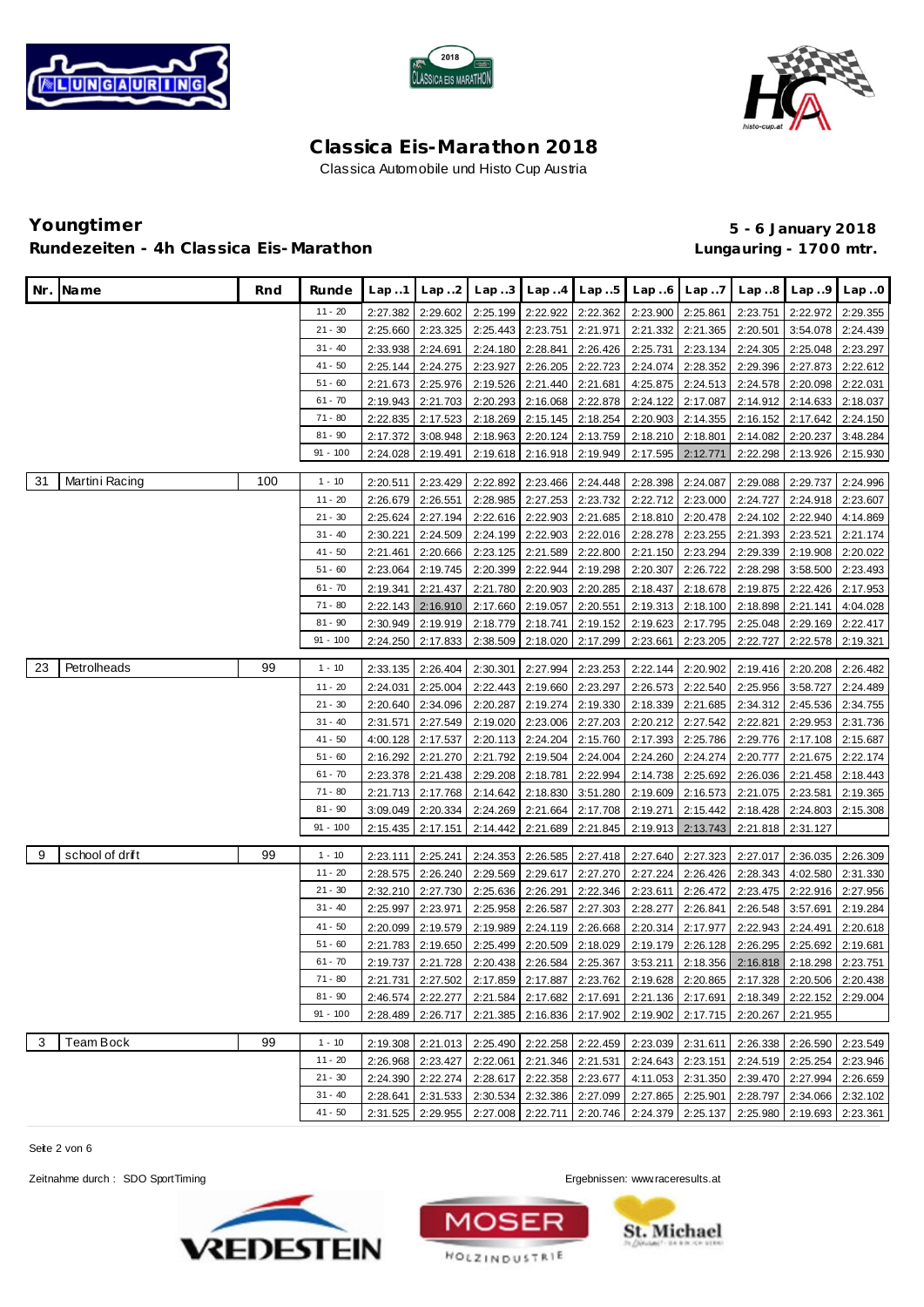





## **Youngtimer 5 - 6 January 2018** Rundezeiten - 4h Classica Eis-Marathon **and Eisene and Classica Eisene Eisene Eisene Eisene Eisene Eisene Eisen**

|    | Nr. Name                      | Rnd | Runde                  | Lap.1                | Lap.2                | Lap.3                | Lap.4                      | Lap.5                | Lap6                                         | Lap.7                | Lap.8                                                                                     | Lap.9                      | Lap.0                |
|----|-------------------------------|-----|------------------------|----------------------|----------------------|----------------------|----------------------------|----------------------|----------------------------------------------|----------------------|-------------------------------------------------------------------------------------------|----------------------------|----------------------|
|    |                               |     | $51 - 60$              | 2:24.529             | 3:59.502             | 2:21.793             | 2:20.854                   | 2:19.717             | 2:20.436                                     | 2:20.159             | 2:21.846                                                                                  | 2:23.564                   | 2:20.967             |
|    |                               |     | $61 - 70$              | 2:20.148             | 2:23.929             | 2:23.160             | 2:18.391                   | 2:20.202             | 2:18.531                                     | 2:18.712             | 2:18.122                                                                                  | 2:17.645                   | 2:19.976             |
|    |                               |     | $71 - 80$              | 2:17.210             | 2:18.826             | 2:20.518             | 2:21.728                   | 2:26.375             | 2:19.989                                     | 3:59.547             | 2:25.124                                                                                  | 2:23.163                   | 2:27.229             |
|    |                               |     | $81 - 90$              | 2:30.397             | 2:22.061             | 2:26.280             | 2:23.272                   | 2:24.478             | 2:21.030                                     | 2:21.498             | 2:21.844                                                                                  | 2:23.270                   | 2:20.556             |
|    |                               |     | $91 - 100$             | 2:24.551             | 2:22.017             | 2:21.879             | 2:23.019                   | 2:25.614             | 2:26.522                                     | 2:29.771             | 2:27.021                                                                                  | 2:22.714                   |                      |
|    |                               |     |                        |                      |                      |                      |                            |                      |                                              |                      |                                                                                           |                            |                      |
| 5  | Raab Classics II              | 98  | $1 - 10$               | 2:19.832             | 2:23.682             | 2:23.933             | 2:22.683                   | 2:24.807             | 2:24.507                                     | 2:25.608             | 2:32.650                                                                                  | 2:28.853                   | 2:24.483             |
|    |                               |     | $11 - 20$              | 2:39.991             | 2:25.251             | 2:25.414             | 2:28.261                   | 2:31.092             | 2:25.303                                     | 2:25.470             | 2:26.696                                                                                  | 2:23.977                   | 2:23.636             |
|    |                               |     | $21 - 30$<br>$31 - 40$ | 2:28.272             | 2:26.616             | 2:25.289             | 2:29.185                   | 2:25.837             | 2:21.893                                     | 2:22.074             | 2:22.061                                                                                  | 2:23.456                   | 2:22.166             |
|    |                               |     | $41 - 50$              | 3:54.286             | 2:28.098<br>2:28.982 | 2:33.706<br>2:29.000 | 2:28.705                   | 2:26.761<br>2:22.165 | 2:30.204                                     | 2:31.669<br>2:21.232 | 2:21.802<br>2:21.848                                                                      | 2:33.454<br>2:23.169       | 2:33.276             |
|    |                               |     | $51 - 60$              | 2:30.140<br>2:29.162 | 2:23.421             | 2:20.404             | 2:20.843<br>2:20.959       | 2:20.649             | 2:23.356<br>2:20.233                         | 2:19.995             | 2:21.520                                                                                  | 2:24.178                   | 3:57.150<br>2:20.757 |
|    |                               |     | $61 - 70$              | 2:20.293             | 2:23.132             | 2:27.375             | 2:20.530                   | 2:19.302             | 2:22.698                                     | 2:20.263             | 2:20.647                                                                                  | 2:21.286                   | 2:20.155             |
|    |                               |     | 71 - 80                | 2:18.556             | 2:21.230             | 2:19.276             | 2:22.959                   | 2:19.773             | 2:23.248                                     | 2:24.096             | 2:20.280                                                                                  | 2:20.603                   | 2:23.138             |
|    |                               |     | $81 - 90$              | 2:28.776             | 3:57.007             | 2:30.587             | 2:27.755                   | 2:26.799             | 2:23.734                                     | 2:24.934             | 2:25.128                                                                                  | 2:25.633                   | 2:25.198             |
|    |                               |     | $91 - 100$             | 2:30.486             | 2:30.254             | 2:25.526             | 2:22.720                   | 2:24.917             | 2:24.217                                     | 2:24.172             | 2:35.086                                                                                  |                            |                      |
| 7  | <b>RAC</b>                    | 98  |                        |                      |                      |                      |                            |                      |                                              |                      |                                                                                           |                            |                      |
|    |                               |     | $1 - 10$<br>$11 - 20$  | 3:57.889             | 2:23.743<br>2:31.374 | 2:25.472<br>2:35.361 | 2:26.279<br>2:32.561       | 2:37.373<br>2:28.212 | 2:44.071<br>2:29.825                         | 2:31.771             | 2:27.779<br>2:29.718                                                                      | 2:25.863<br>2:26.560       | 2:29.775             |
|    |                               |     | $21 - 30$              | 2:26.765<br>2:30.966 | 2:27.435             | 2:27.792             | 2:24.122                   | 2:26.201             | 2:29.966                                     | 2:30.704<br>2:27.085 | 2:24.853                                                                                  | 2:24.829                   | 2:31.751<br>2:30.111 |
|    |                               |     | $31 - 40$              | 2:24.672             | 2:23.076             | 3:55.349             | 2:25.134                   | 2:28.317             | 2:26.701                                     | 2:27.700             | 2:27.517                                                                                  | 2:23.928                   | 2:25.177             |
|    |                               |     | $41 - 50$              | 2:26.617             | 2:29.434             | 2:30.043             | 2:29.215                   | 2:26.822             | 2:22.962                                     | 2:22.289             | 2:19.447                                                                                  | 2:22.104                   | 2:22.367             |
|    |                               |     | $51 - 60$              | 2:20.933             | 2:24.146             | 2:20.049             | 2:19.852                   | 2:20.703             | 2:27.377                                     | 2:22.825             | 2:27.288                                                                                  | 2:20.033                   | 2:22.192             |
|    |                               |     | $61 - 70$              | 2:21.888             | 2:25.232             | 4:05.550             | 2:18.603                   | 2:18.131             | 2:21.600                                     | 2:19.305             | 2:21.522                                                                                  | 2:19.550                   | 2:17.102             |
|    |                               |     | 71 - 80                | 2:17.799             | 2:21.330             | 2:21.802             | 2:20.749                   | 2:18.500             | 2:18.350                                     | 2:21.340             | 2:20.927                                                                                  | 2:26.816                   | 3:09.765             |
|    |                               |     | $81 - 90$              | 2:22.624             | 2:17.664             | 2:17.533             | 2:19.797                   | 2:22.194             | 2:19.479                                     | 2:22.564             | 2:20.328                                                                                  | 2:16.706                   | 2:18.496             |
|    |                               |     | $91 - 100$             | 2:16.938             | 2:14.798             | 2:21.612             | 2:21.875                   | 2:17.286             | 2:16.230                                     | 2:20.226             | 2:25.915                                                                                  |                            |                      |
| 16 | <b>Classic Porsche Racing</b> | 98  | $1 - 10$               |                      | 2:22.926             |                      |                            | 2:24.986             |                                              |                      |                                                                                           | 2:24.057                   |                      |
|    |                               |     | 11 - 20                | 2:23.521<br>2:24.379 | 2:24.209             | 2:23.592<br>2:22.430 | 2:22.775<br>2:21.901       | 2:23.559             | 2:24.362<br>2:25.011                         | 2:23.746<br>2:23.929 | 2:25.412<br>2:23.659                                                                      | 2:24.685                   | 2:25.087<br>2:21.642 |
|    |                               |     | $21 - 30$              | 2:25.019             | 2:23.431             | 2:23.467             | 2:21.910                   | 2:23.404             | 4:00.484                                     | 2:32.413             | 2:26.689                                                                                  | 2:21.467                   | 2:20.912             |
|    |                               |     | $31 - 40$              | 2:26.540             | 2:21.416             | 2:19.498             | 2:25.497                   | 2:20.299             | 2:18.962                                     | 2:20.960             | 2:19.865                                                                                  | 2:44.293                   | 2:19.760             |
|    |                               |     | $41 - 50$              | 2:21.638             | 2:20.976             | 2:23.686             | 3:51.933                   | 2:18.101             | 2:17.751                                     | 2:20.128             | 2:20.307                                                                                  | 2:18.923                   | 2:18.914             |
|    |                               |     | $51 - 60$              | 2:24.639             | 2:27.556             | 2:18.408             | 2:19.642                   | 2:17.382             | 2:17.045                                     | 2:16.085             | 2:21.011                                                                                  | 2:22.973                   | 2:23.086             |
|    |                               |     | $61 - 70$              | 2:19.097             | 2:17.915             | 2:16.690             | 3:59.757                   | 2:23.843             | 2:18.900                                     | 3:51.844             | 2:22.988                                                                                  | 2:25.978                   | 2:20.733             |
|    |                               |     | $71 - 80$              | 2:22.195             | 2:23.715             | 2:18.705             | 2:20.884                   | 2:20.519             | 2:18.678                                     | 2:20.626             | 2:22.637                                                                                  | 2:21.463                   | 5:41.670             |
|    |                               |     | $81 - 90$              | 4:01.779             | 2:19.792             | 2:13.069             | 2:16.278                   | 2:17.406             | 2:15.299                                     | 2:15.019             | 2:17.852                                                                                  | 2:24.519                   | 2:24.316             |
|    |                               |     | $91 - 100$             | 2:20.433             | 2:17.693             | 2:23.256             | 2:21.306                   | 2:15.924             | 2:17.296                                     | 2:22.765             | 2:15.596                                                                                  |                            |                      |
|    | 30 Zwei sind nicht zu bremsen | 97  | 1 - 10                 |                      |                      |                      |                            |                      |                                              |                      | 2:24.163 2:26.106 2:25.921 2:28.224 2:27.736 2:28.988 2:30.371 2:29.217 2:27.580 2:31.206 |                            |                      |
|    |                               |     | $11 - 20$              |                      | 2:30.395 2:31.994    |                      |                            |                      | 2:30.913 2:30.174 2:28.337 2:29.154 2:30.872 |                      |                                                                                           | 2:27.246 2:28.640 2:28.658 |                      |
|    |                               |     | $21 - 30$              | 2:28.336             | 2:28.658             |                      |                            |                      | 2:28.006 2:28.736 4:34.625 2:32.819 2:32.313 |                      |                                                                                           | 2:31.188 2:28.031 2:30.269 |                      |
|    |                               |     | $31 - 40$              |                      | 2:27.626 2:33.418    |                      |                            |                      | 2:30.173 2:25.601 2:27.340 2:25.404 2:27.733 |                      | 2:33.597                                                                                  | 2:32.014 2:31.420          |                      |
|    |                               |     | $41 - 50$              | 2:27.937             | 2:24.181             |                      |                            |                      | 2:21.578 2:20.489 2:21.619 2:22.795 2:23.203 |                      |                                                                                           | 3:56.991 2:33.115 2:30.747 |                      |
|    |                               |     | $51 - 60$              | 2:27.246             | 2:21.567             |                      | 2:20.162 2:20.797 2:21.648 |                      | 2:21.887 2:24.373                            |                      |                                                                                           | 2:21.913 2:26.273          | 2:21.480             |
|    |                               |     | $61 - 70$              | 2:21.026             | 2:20.731             | 2:18.994             | 2:20.727                   | 2:20.229             | 2:19.369                                     | 2:23.291             |                                                                                           | 2:23.876 2:22.606          | 2:25.116             |
|    |                               |     | 71 - 80                | 2:22.787             | 2:22.071             |                      | 2:19.983 3:53.042 2:23.866 |                      |                                              | 2:22.664 2:25.840    | 2:25.757                                                                                  | 2:33.422                   | 2:23.824             |
|    |                               |     | $81 - 90$              | 2:21.797             | 2:19.984             |                      | 2:19.653 2:21.130 2:24.053 |                      |                                              | 2:18.425 2:21.977    |                                                                                           | 2:24.189 2:27.585          | 2:21.444             |

Seite 3 von 6

Zeitnahme durch : SDO SportTiming Ergebnissen: <www.raceresults.at>





**St. Michael**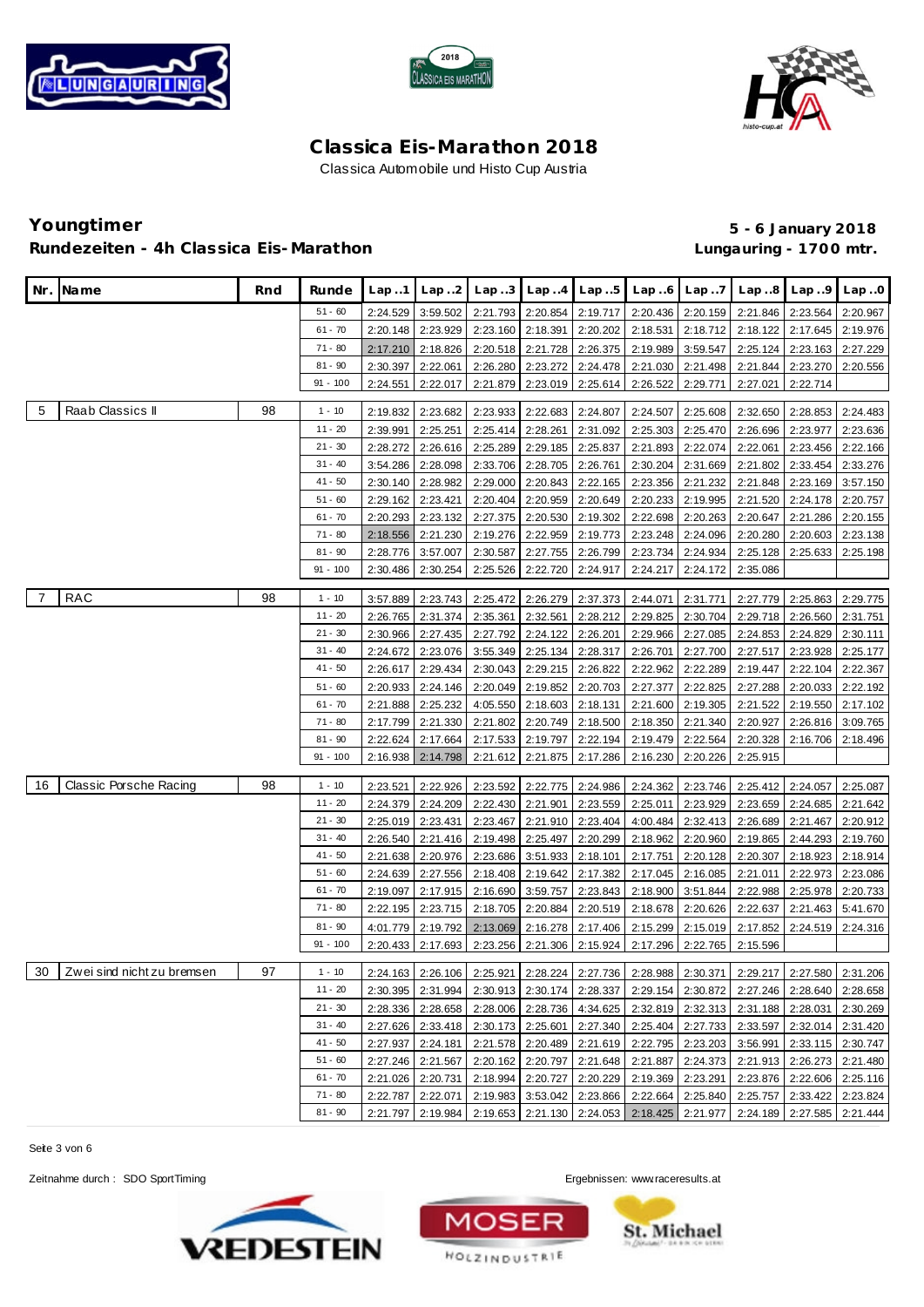





### **Youngtimer 5 - 6 January 2018** Rundezeiten - 4h Classica Eis-Marathon **and Eisene and Classica Eisene Eisene Eisene Eisene Eisene Eisene Eisen**

| Nr. | Name                 | Rnd | Runde      | Lap.1    | Lap. .2           | Lap.3    | Lap.4             | Lap.5                      | Lap.6                                                | Lap.7             | Lap.8                                                                                     | Lap.9             | Lap.0    |
|-----|----------------------|-----|------------|----------|-------------------|----------|-------------------|----------------------------|------------------------------------------------------|-------------------|-------------------------------------------------------------------------------------------|-------------------|----------|
|     |                      |     | $91 - 100$ | 2:20.601 | 2:20.530          | 2:22.940 | 2:25.330          | 2:27.185                   | 2:26.019                                             | 2:31.819          |                                                                                           |                   |          |
|     |                      |     |            |          |                   |          |                   |                            |                                                      |                   |                                                                                           |                   |          |
| 21  | Printax Racing       | 97  | $1 - 10$   | 2:24.933 | 2:26.215          | 2:26.437 | 2:26.901          | 2:28.442                   | 2:28.170                                             | 2:31.143          | 2:29.559                                                                                  | 2:27.698          | 2:29.684 |
|     |                      |     | $11 - 20$  | 2:30.869 | 2:31.360          | 2:30.951 | 2:28.052          | 2:27.516                   | 2:27.749                                             | 2:31.880          | 2:26.405                                                                                  | 2:30.008          | 2:29.224 |
|     |                      |     | $21 - 30$  | 2:28.290 | 2:28.628          | 2:27.557 | 2:28.898          | 2:25.045                   | 2:27.264                                             | 2:28.953          | 2:34.287                                                                                  | 4:19.826          | 2:40.872 |
|     |                      |     | $31 - 40$  | 2:32.126 | 2:29.191          | 2:27.688 | 2:26.319          | 2:31.483                   | 2:30.525                                             | 2:30.826          | 2:35.147                                                                                  | 2:35.455          | 2:35.274 |
|     |                      |     | 41 - 50    | 2:31.616 | 2:31.501          | 2:25.799 | 2:22.792          | 2:25.641                   | 2:23.653                                             | 2:24.080          | 2:22.856                                                                                  | 2:22.758          | 2:24.426 |
|     |                      |     | $51 - 60$  | 4:03.253 | 2:26.793          | 2:32.187 | 2:26.907          | 2:22.460                   | 2:20.544                                             | 2:21.090          | 2:21.513                                                                                  | 2:21.999          | 2:25.514 |
|     |                      |     | $61 - 70$  | 2:20.335 | 2:29.620          | 2:18.937 | 2:19.712          | 2:23.306                   | 2:21.061                                             | 2:26.145          | 2:20.347                                                                                  | 2:20.596          | 2:25.271 |
|     |                      |     | $71 - 80$  | 2:20.139 | 2:20.135          | 3:55.625 | 2:23.512          | 2:23.776                   | 2:25.924                                             | 2:24.672          | 2:28.038                                                                                  | 3:10.301          | 2:27.120 |
|     |                      |     | $81 - 90$  | 2:24.202 | 2:26.840          | 2:22.829 | 2:23.878          | 2:24.124                   | 2:20.975                                             | 2:21.537          | 2:28.109                                                                                  | 2:19.496          | 2:23.166 |
|     |                      |     | $91 - 100$ | 2:22.799 | 2:21.118          | 2:22.655 | 2:21.461          | 2:21.715                   | 2:22.606                                             | 2:22.681          |                                                                                           |                   |          |
| 25  | Team Diesel          | 97  | $1 - 10$   | 2:34.983 | 2:32.996          | 2:30.656 | 2:31.953          | 2:31.494                   | 2:29.114                                             | 2:32.505          | 2:28.332                                                                                  | 2:28.614          | 2:31.463 |
|     |                      |     | $11 - 20$  | 2:31.288 | 2:31.527          | 2:27.577 | 2:28.053          | 2:28.318                   | 2:29.606                                             | 2:32.500          | 2:32.172                                                                                  | 2:34.422          | 2:34.784 |
|     |                      |     | $21 - 30$  | 2:32.820 | 2:34.143          | 2:27.427 | 4:11.695          | 2:28.133                   | 2:28.393                                             | 2:31.243          | 2:24.846                                                                                  | 2:32.736          | 2:29.940 |
|     |                      |     | $31 - 40$  | 2:31.541 | 2:26.278          | 2:26.454 | 2:27.580          | 2:28.150                   | 2:26.787                                             | 2:26.864          | 2:27.551                                                                                  | 2:28.343          | 2:25.394 |
|     |                      |     | $41 - 50$  | 2:26.481 | 2:29.031          | 2:33.544 | 2:26.255          | 2:24.155                   | 2:22.879                                             | 3:54.845          | 2:23.039                                                                                  | 2:23.225          | 2:25.800 |
|     |                      |     | $51 - 60$  | 2:30.387 | 2:26.204          | 2:25.321 | 2:29.333          | 2:28.285                   | 2:27.812                                             | 2:25.099          | 2:26.249                                                                                  | 2:23.647          | 2:24.242 |
|     |                      |     | $61 - 70$  | 2:25.130 | 2:23.700          | 2:25.975 | 2:28.188          | 2:26.157                   | 2:27.478                                             | 2:28.526          | 2:21.290                                                                                  | 2:20.882          | 2:21.227 |
|     |                      |     | $71 - 80$  | 2:26.897 | 4:00.501          | 2:26.447 | 2:25.605          | 2:21.118                   | 2:22.315                                             | 2:23.750          | 2:22.658                                                                                  | 2:30.053          | 2:25.356 |
|     |                      |     | $81 - 90$  | 2:21.973 | 2:22.949          | 2:23.727 | 2:22.053          | 2:19.950                   | 2:23.934                                             | 2:22.245          | 2:19.457                                                                                  | 2:20.937          | 2:19.908 |
|     |                      |     | $91 - 100$ | 2:20.306 | 2:22.268          | 2:21.187 | 2:22.274          | 2:21.921                   | 2:23.468                                             | 2:23.817          |                                                                                           |                   |          |
|     |                      |     |            |          |                   |          |                   |                            |                                                      |                   |                                                                                           |                   |          |
| 19  | Ü30                  | 96  | $1 - 10$   | 2:26.084 | 2:24.888          | 2:27.251 | 2:29.214          | 2:29.593                   | 2:29.819                                             | 2:29.221          | 2:25.735                                                                                  | 2:26.960          | 2:32.573 |
|     |                      |     | $11 - 20$  | 2:26.372 | 2:31.067          | 2:30.225 | 2:29.313          | 2:28.099                   | 2:29.842                                             | 2:29.815          | 2:30.682                                                                                  | 2:26.705          | 2:27.825 |
|     |                      |     | $21 - 30$  | 2:28.848 | 2:28.450          | 2:27.462 | 4:05.853          | 2:32.269                   | 2:38.105                                             | 4:58.591          | 2:23.910                                                                                  | 2:39.259          | 2:25.472 |
|     |                      |     | $31 - 40$  | 2:25.516 | 2:25.398          | 2:22.221 | 2:27.221          | 2:22.927                   | 2:22.052                                             | 2:23.411          | 2:23.611                                                                                  | 2:23.148          | 2:21.807 |
|     |                      |     | $41 - 50$  | 2:21.191 | 2:26.348          | 2:36.956 | 2:21.842          | 2:21.726                   | 2:24.157                                             | 4:04.593          | 2:24.252                                                                                  | 2:24.160          | 2:23.929 |
|     |                      |     | $51 - 60$  | 2:23.769 | 2:21.992          | 2:24.177 | 2:23.183          | 2:24.413                   | 2:28.113                                             | 2:20.791          | 2:21.683                                                                                  | 2:27.048          | 2:21.218 |
|     |                      |     | $61 - 70$  | 2:32.121 | 2:35.832          | 2:22.676 | 2:30.681          | 2:31.798                   | 2:18.098                                             | 2:26.394          | 2:23.874                                                                                  | 2:19.562          | 2:24.855 |
|     |                      |     | $71 - 80$  | 3:52.189 | 2:31.794          | 2:24.701 | 2:21.399          | 2:21.240                   | 2:24.632                                             | 2:25.781          | 2:35.545                                                                                  | 2:23.016          | 2:20.913 |
|     |                      |     | $81 - 90$  | 2:19.973 | 2:21.075          | 2:24.902 | 2:20.547          | 2:20.388                   | 2:21.020                                             | 2:21.641          | 2:24.377                                                                                  | 2:24.130          | 2:21.479 |
|     |                      |     | $91 - 100$ | 2:21.570 | 2:22.303          | 2:23.544 | 2:28.143          | 2:25.093                   | 2:33.671                                             |                   |                                                                                           |                   |          |
| 2   | <b>Raab Classics</b> | 95  | $1 - 10$   | 2:23.350 | 2:23.840          | 2:24.736 | 2:26.635          | 2:27.823                   | 2:28.403                                             | 2:27.313          | 2:26.859                                                                                  | 2:32.181          | 2:27.738 |
|     |                      |     | $11 - 20$  | 2:28.407 | 2:27.673          | 2:29.461 | 2:29.607          | 2:32.229                   | 4:48.324                                             | 2:29.959          | 2:32.927                                                                                  | 2:33.821          | 2:33.929 |
|     |                      |     | $21 - 30$  | 2:34.049 | 2:28.523          | 2:28.670 | 2:27.973          | 2:30.409                   | 2:28.488                                             | 2:34.028          | 2:35.488                                                                                  | 2:28.922          | 2:31.949 |
|     |                      |     | $31 - 40$  | 2:30.973 | 2:27.503          | 2:29.053 | 2:28.372          | 2:28.731                   | 2:26.387                                             | 2:25.861          | 2:27.661                                                                                  | 2:27.945          | 2:31.401 |
|     |                      |     | 41 - 50    |          | 2:32.876 2:30.990 |          |                   |                            |                                                      |                   | 2:31.981 2:28.291 2:31.374 3:59.790 2:25.316 2:26.953 2:31.023 2:24.468                   |                   |          |
|     |                      |     | $51 - 60$  |          | 2:25.524 2:24.552 |          |                   | 2:25.306 2:26.186 2:28.341 |                                                      |                   | 2:23.879 2:29.705 2:25.788                                                                | 2:24.518 2:26.969 |          |
|     |                      |     | $61 - 70$  |          | 2:35.000 2:34.272 |          |                   |                            | 2:24.286   2:28.286   2:36.479   2:22.810   2:24.095 |                   |                                                                                           | 4:00.438 2:23.828 | 2:22.017 |
|     |                      |     | 71 - 80    |          | 2:20.576 2:31.193 |          |                   | 2:25.259 2:27.052 2:20.868 |                                                      |                   | 2:24.457 2:23.516 2:28.327                                                                | 2:22.579 2:22.409 |          |
|     |                      |     | $81 - 90$  |          | 2:19.212 2:21.286 |          |                   | 2:23.029 2:20.722 2:20.188 |                                                      | 2:20.006 2:22.374 | 2:23.727                                                                                  | 2:27.080          | 2:24.083 |
|     |                      |     | $91 - 100$ | 2:20.704 | 2:22.841          | 2:25.335 | 5:16.865 2:29.652 |                            |                                                      |                   |                                                                                           |                   |          |
| 11  | Ecurie DT-Gradez     | 94  | $1 - 10$   | 2:34.389 | 2:37.968          |          |                   |                            | 2:35.524 2:33.213 2:34.546 2:34.650 2:33.747         |                   |                                                                                           | 2:35.089 2:34.822 | 2:40.629 |
|     |                      |     | $11 - 20$  |          |                   |          |                   |                            |                                                      |                   | 2:32.698 2:42.508 2:34.763 4:06.173 2:36.089 2:34.440 2:36.171 2:36.721 2:38.319 2:37.493 |                   |          |

Seite 4 von 6





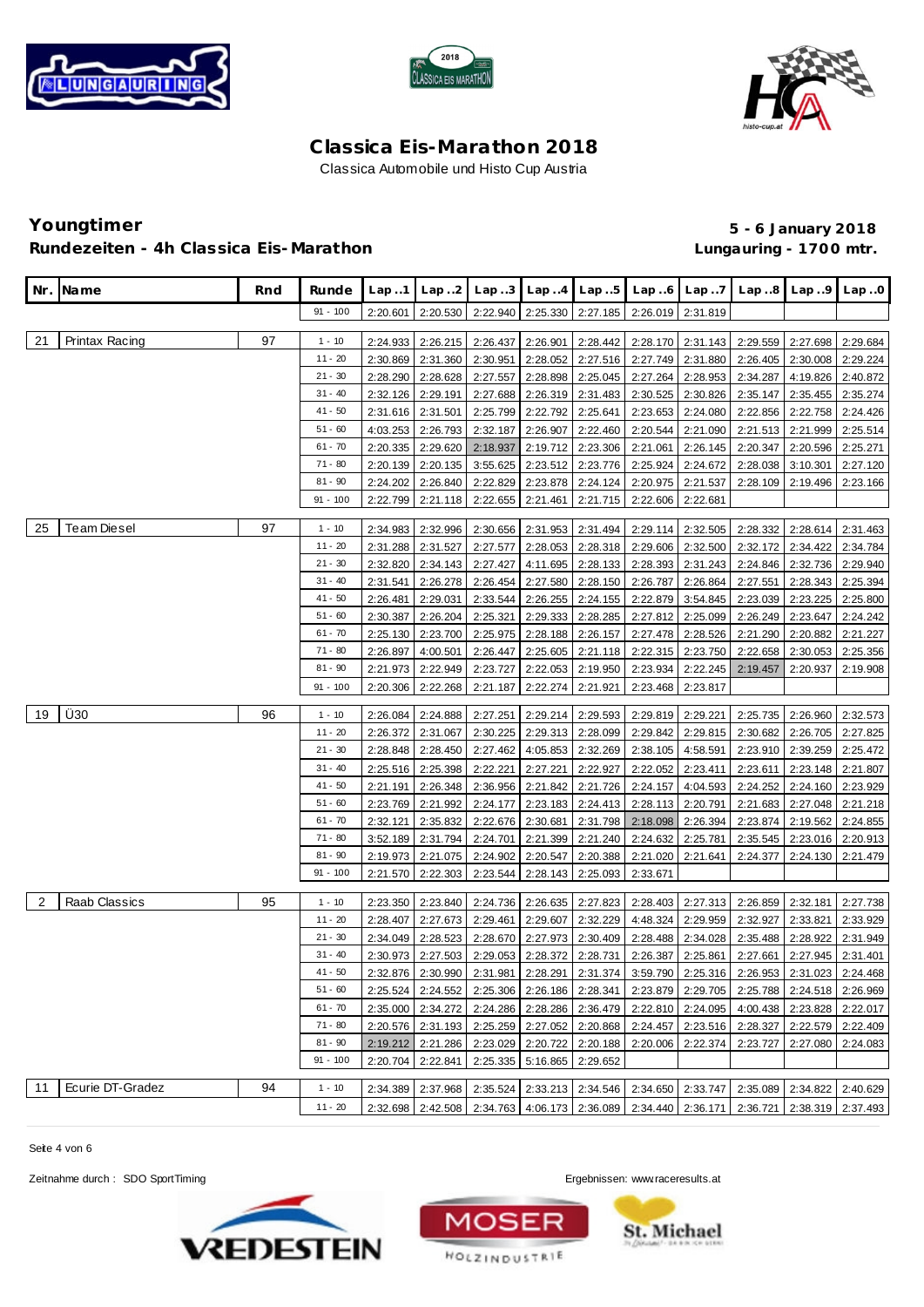





# **Youngtimer 5 - 6 January 2018** Rundezeiten - 4h Classica Eis-Marathon **and Eisene and Classica Eisene Eisene Eisene Eisene Eisene Eisene Eisen**

|    | Nr. Name        | Rnd | Runde                  | Lap.1                | Lap.2                | Lap.3                |                      | $Lap.4$ $Lap.5$      | Lap.6                                                                                     | Lap.7                | Lap.8                                                                                     | Lap.9                      | Lap.0                |
|----|-----------------|-----|------------------------|----------------------|----------------------|----------------------|----------------------|----------------------|-------------------------------------------------------------------------------------------|----------------------|-------------------------------------------------------------------------------------------|----------------------------|----------------------|
|    |                 |     | $21 - 30$              | 2:40.249             | 2:31.922             | 2:30.940             | 2:31.976             | 2:34.138             | 2:35.779                                                                                  | 2:49.608             | 2:32.466                                                                                  | 2:32.758                   | 4:09.148             |
|    |                 |     | $31 - 40$              | 2:27.961             | 2:27.463             | 2:31.689             | 2:31.034             | 2:31.041             | 2:34.989                                                                                  | 2:33.154             | 2:31.895                                                                                  | 2:28.498                   | 2:34.824             |
|    |                 |     | $41 - 50$              | 2:27.469             | 2:26.323             | 2:30.102             | 2:25.490             | 2:23.108             | 2:24.052                                                                                  | 2:24.092             | 2:25.401                                                                                  | 2:26.687                   | 2:24.475             |
|    |                 |     | $51 - 60$              | 2:24.495             | 2:28.488             | 2:28.015             | 2:31.274             | 2:28.887             | 2:24.208                                                                                  | 2:25.856             | 2:22.780                                                                                  | 2:24.076                   | 2:24.725             |
|    |                 |     | $61 - 70$              | 2:25.286             | 2:27.387             | 2:24.716             | 2:22.479             | 2:24.383             | 2:28.672                                                                                  | 2:29.887             | 2:24.243                                                                                  | 4:12.640                   | 2:30.138             |
|    |                 |     | $71 - 80$              | 2:29.794             | 2:28.966             | 2:27.807             | 2:36.304             | 2:36.434             | 2:28.586                                                                                  | 2:54.634             | 2:27.412                                                                                  | 2:32.484                   | 2:26.502             |
|    |                 |     | $81 - 90$              | 2:23.223             | 2:27.924             | 2:24.284             | 2:26.200             | 2:26.281             | 2:35.366                                                                                  | 2:26.658             | 2:35.336                                                                                  | 2:26.160                   | 2:25.481             |
|    |                 |     | $91 - 100$             | 2:22.828             | 2:22.861             | 2:26.705             | 2:29.754             |                      |                                                                                           |                      |                                                                                           |                            |                      |
|    |                 |     |                        |                      |                      |                      |                      |                      |                                                                                           |                      |                                                                                           |                            |                      |
| 18 | Pongau I        | 94  | $1 - 10$               | 2:27.091             | 2:26.582             | 2:26.102             | 2:27.624             | 2:29.653             | 2:31.180                                                                                  | 2:34.004             | 2:27.669                                                                                  | 2:29.639                   | 2:28.419             |
|    |                 |     | $11 - 20$              | 2:37.017             | 2:35.008             | 2:33.583             | 2:30.043             | 2:31.736             | 2:33.690                                                                                  | 2:29.186             | 2:38.582                                                                                  | 2:38.336                   | 2:37.695             |
|    |                 |     | $21 - 30$<br>$31 - 40$ | 2:37.717             | 2:30.917             | 2:40.299             | 2:34.953             | 2:29.987             | 2:38.005                                                                                  | 2:35.841             | 2:30.967                                                                                  | 2:26.248                   | 2:40.827             |
|    |                 |     | $41 - 50$              | 2:31.873             | 2:36.174             | 2:37.101             | 2:24.363             | 2:32.452             | 2:34.512                                                                                  | 2:26.233             | 2:26.889                                                                                  | 2:30.493                   | 2:31.593             |
|    |                 |     | $51 - 60$              | 2:31.468             | 2:35.324             | 2:37.580             | 2:40.871             | 4:35.170             | 2:22.346                                                                                  | 2:25.444             | 2:23.088                                                                                  | 2:23.051<br>2:21.548       | 2:25.778             |
|    |                 |     | $61 - 70$              | 2:35.629<br>2:32.384 | 2:24.515<br>5:05.139 | 2:20.940<br>2:27.737 | 2:22.257<br>2:27.674 | 2:25.957<br>2:27.028 | 2:33.460<br>2:25.479                                                                      | 2:25.951<br>2:27.942 | 2:24.074<br>2:26.194                                                                      | 2:20.591                   | 2:23.703<br>2:20.264 |
|    |                 |     | $71 - 80$              |                      |                      |                      | 2:30.763             | 2:23.444             |                                                                                           |                      |                                                                                           | 4:51.130                   |                      |
|    |                 |     | $81 - 90$              | 2:24.599             | 2:27.764             | 2:23.828             |                      |                      | 2:24.703                                                                                  | 2:25.580             | 2:40.983                                                                                  |                            | 2:34.500<br>2:29.544 |
|    |                 |     | $91 - 100$             | 2:28.005<br>2:23.050 | 2:27.457             | 2:24.147<br>2:28.810 | 2:23.564<br>2:31.110 | 2:22.651             | 2:32.299                                                                                  | 2:22.597             | 2:34.751                                                                                  | 2:22.071                   |                      |
|    |                 |     |                        |                      | 2:22.155             |                      |                      |                      |                                                                                           |                      |                                                                                           |                            |                      |
| 33 | RAAB-LADIES     | 93  | $1 - 10$               | 2:35.433             | 2:37.514             | 2:31.693             | 2:33.308             | 2:30.863             | 2:34.334                                                                                  | 2:40.690             | 2:35.895                                                                                  | 2:32.742                   | 2:35.882             |
|    |                 |     | $11 - 20$              | 2:37.218             | 2:35.640             | 2:34.805             | 2:34.161             | 2:31.635             | 2:30.388                                                                                  | 2:34.263             | 2:30.759                                                                                  | 2:30.899                   | 2:35.494             |
|    |                 |     | $21 - 30$              | 2:32.296             | 2:28.193             | 2:29.591             | 2:26.876             | 2:30.761             | 2:34.348                                                                                  | 2:35.332             | 2:43.129                                                                                  | 2:27.424                   | 2:30.759             |
|    |                 |     | $31 - 40$              | 2:32.661             | 4:07.055             | 2:30.685             | 2:35.726             | 2:32.205             | 2:31.382                                                                                  | 2:34.788             | 2:33.229                                                                                  | 2:38.671                   | 2:31.779             |
|    |                 |     | $41 - 50$              | 2:34.934             | 2:38.036             | 2:38.619             | 2:29.505             | 2:33.635             | 2:35.381                                                                                  | 2:29.436             | 2:30.453                                                                                  | 2:38.594                   | 2:35.452             |
|    |                 |     | $51 - 60$              | 2:27.985             | 2:33.914             | 2:33.242             | 3:31.545             | 2:34.912             | 2:37.154                                                                                  | 2:40.727             | 2:29.297                                                                                  | 2:32.041                   | 2:35.863             |
|    |                 |     | $61 - 70$              | 2:29.711             | 4:06.036             | 2:38.655             | 2:32.261             | 2:29.966             | 2:32.079                                                                                  | 2:28.934             | 2:30.544                                                                                  | 2:31.569                   | 2:33.676             |
|    |                 |     | $71 - 80$              | 2:28.261             | 2:31.852             | 2:31.789             | 2:30.560             | 2:33.153             | 3:10.776                                                                                  | 3:57.597             | 2:29.316                                                                                  | 2:28.378                   | 2:30.706             |
|    |                 |     | $81 - 90$              | 2:29.993             | 2:29.492             | 2:30.706             | 2:29.199             | 2:28.409             | 2:29.932                                                                                  | 2:26.471             | 2:28.934                                                                                  | 2:25.495                   | 2:26.516             |
|    |                 |     | $91 - 100$             | 2:29.757             | 2:30.178             | 2:29.689             |                      |                      |                                                                                           |                      |                                                                                           |                            |                      |
| 13 | <b>Toy Boys</b> | 93  | $1 - 10$               | 2:37.005             | 2:33.201             | 2:30.215             | 2:32.133             | 2:29.596             | 2:31.043                                                                                  | 2:29.675             | 2:30.596                                                                                  | 2:28.994                   | 2:29.917             |
|    |                 |     | $11 - 20$              | 2:32.701             | 2:34.203             | 2:32.298             | 2:31.593             | 2:35.989             | 2:33.856                                                                                  | 2:34.278             | 2:34.028                                                                                  | 2:31.097                   | 2:34.423             |
|    |                 |     | $21 - 30$              | 2:33.970             | 2:33.297             | 2:37.402             | 2:32.508             | 2:30.351             | 2:36.354                                                                                  | 2:59.482             | 2:46.825                                                                                  | 2:32.488                   | 2:32.696             |
|    |                 |     | $31 - 40$              | 4:37.502             | 2:26.698             | 2:29.923             | 2:23.284             | 2:28.277             | 2:22.967                                                                                  | 2:29.613             | 4:01.686                                                                                  | 2:22.696                   | 2:25.881             |
|    |                 |     | $41 - 50$              | 2:21.975             | 2:27.244             | 2:27.328             | 2:24.495             | 2:21.290             | 2:21.915                                                                                  | 2:23.650             | 2:30.154                                                                                  | 2:31.606                   | 6:20.092             |
|    |                 |     | $51 - 60$              | 2:25.783             | 2:22.924             | 2:26.147             | 2:28.790             | 2:24.431             | 2:25.215                                                                                  | 2:25.510             | 2:24.384                                                                                  | 2:25.941                   | 2:26.152             |
|    |                 |     | $61 - 70$              | 2:24.268             | 2:23.144             | 3:56.498             | 2:20.332             | 2:25.789             | 2:23.194                                                                                  | 2:32.131             | 2:30.925                                                                                  | 2:28.307                   | 2:21.752             |
|    |                 |     | $71 - 80$              | 2:27.554             | 2:27.982             | 2:26.388             | 2:32.382             | 2:31.834             | 3:10.289                                                                                  | 4:16.339             | 2:22.645                                                                                  | 2:27.323                   | 2:21.961             |
|    |                 |     | $81 - 90$              |                      |                      |                      |                      |                      |                                                                                           |                      | 2:24.808 2:20.064 2:18.799 2:21.605 2:19.333 2:18.875 2:18.667 2:23.769 2:25.581 2:21.370 |                            |                      |
|    |                 |     | $91 - 100$             |                      | 2:23.143 2:25.092    | 3:53.313             |                      |                      |                                                                                           |                      |                                                                                           |                            |                      |
| 10 | drif trhmm      | 93  | $1 - 10$               |                      |                      |                      |                      |                      |                                                                                           |                      | 2:25.851 2:25.508 2:28.372 2:28.587 2:30.492 5:49.064 2:28.256 2:28.072 2:36.341 2:30.462 |                            |                      |
|    |                 |     | $11 - 20$              |                      |                      |                      |                      |                      |                                                                                           |                      | 4:04.871 2:34.333 2:38.257 2:38.901 2:33.430 2:39.120 2:36.453 2:39.739 2:38.557 2:30.279 |                            |                      |
|    |                 |     | $21 - 30$              |                      |                      |                      |                      |                      | 2:35.357 2:37.849 2:32.815 2:37.812 2:41.544 2:34.329 2:31.467                            |                      |                                                                                           | 2:37.854 2:35.493 4:04.018 |                      |
|    |                 |     | $31 - 40$              |                      | 2:38.699 2:40.711    |                      |                      |                      | 2:33.594 2:33.725 2:37.400 2:33.939 2:33.094                                              |                      |                                                                                           | 2:36.851 2:35.165 2:35.468 |                      |
|    |                 |     | $41 - 50$              |                      |                      |                      |                      |                      |                                                                                           |                      | 2:40.997 2:31.062 2:32.643 2:33.731 2:30.401 2:31.165 2:33.638 2:31.824 2:33.475 2:34.638 |                            |                      |
|    |                 |     | $51 - 60$              |                      |                      |                      |                      |                      | 2:31.651 2:32.670 2:38.461 2:32.876 4:07.313 2:28.216 2:28.701 2:24.943 2:27.515 2:27.129 |                      |                                                                                           |                            |                      |

Seite 5 von 6